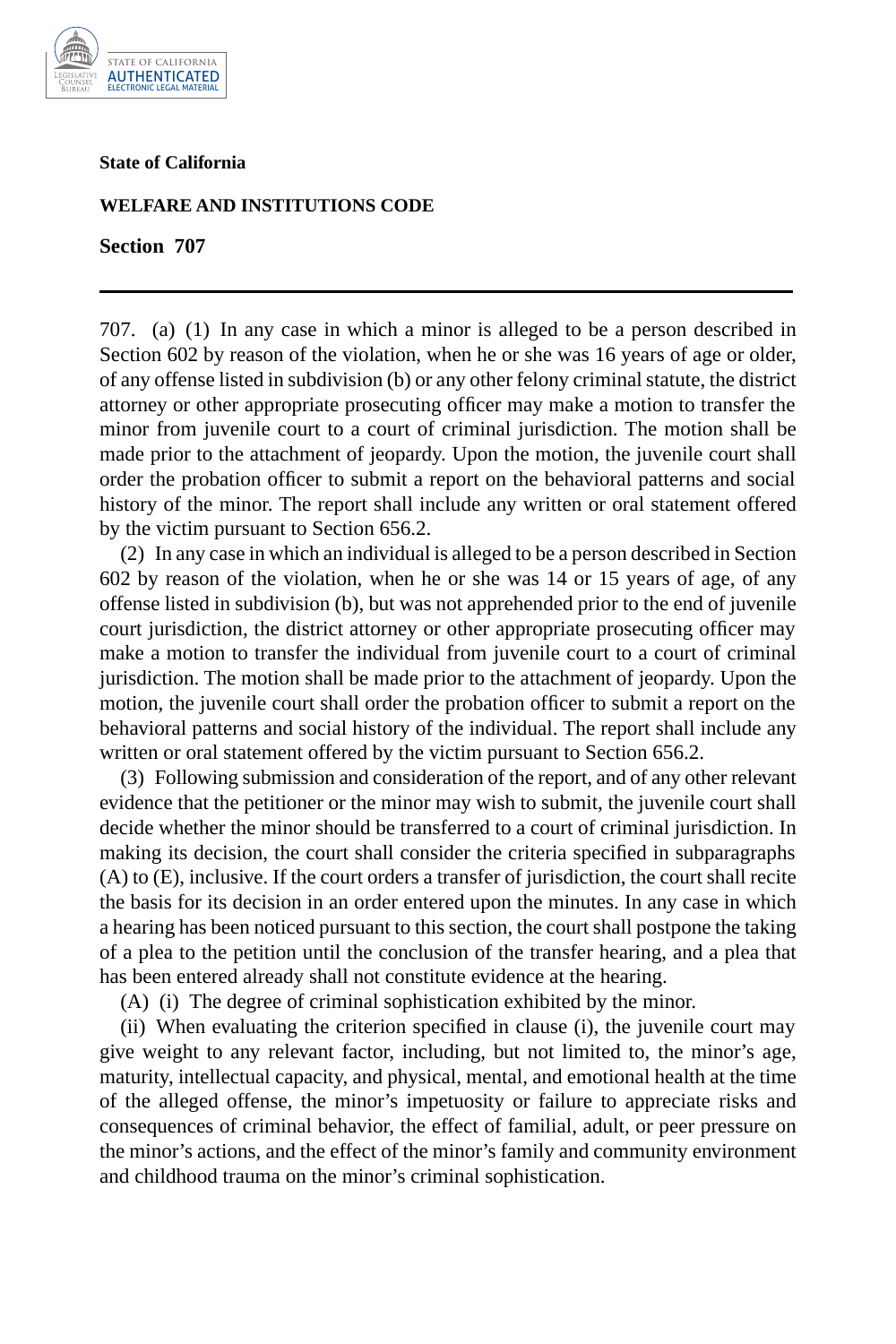(B) (i) Whether the minor can be rehabilitated prior to the expiration of the juvenile court's jurisdiction.

(ii) When evaluating the criterion specified in clause (i), the juvenile court may give weight to any relevant factor, including, but not limited to, the minor's potential to grow and mature.

(C) (i) The minor's previous delinquent history.

(ii) When evaluating the criterion specified in clause (i), the juvenile court may give weight to any relevant factor, including, but not limited to, the seriousness of the minor's previous delinquent history and the effect of the minor's family and community environment and childhood trauma on the minor's previous delinquent behavior.

(D) (i) Success of previous attempts by the juvenile court to rehabilitate the minor.

(ii) When evaluating the criterion specified in clause (i), the juvenile court may give weight to any relevant factor, including, but not limited to, the adequacy of the services previously provided to address the minor's needs.

(E) (i) The circumstances and gravity of the offense alleged in the petition to have been committed by the minor.

(ii) When evaluating the criterion specified in clause (i), the juvenile court may give weight to any relevant factor, including, but not limited to, the actual behavior of the person, the mental state of the person, the person's degree of involvement in the crime, the level of harm actually caused by the person, and the person's mental and emotional development.

(b) This subdivision is applicable to any case in which a minor is alleged to be a person described in Section 602 by reason of the violation of one of the following offenses:

(1) Murder.

(2) Arson, as provided in subdivision (a) or (b) of Section 451 of the Penal Code.

(3) Robbery.

(4) Rape with force, violence, or threat of great bodily harm.

(5) Sodomy by force, violence, duress, menace, or threat of great bodily harm.

(6) A lewd or lascivious act as provided in subdivision (b) of Section 288 of the Penal Code.

(7) Oral copulation by force, violence, duress, menace, or threat of great bodily harm.

(8) An offense specified in subdivision (a) of Section 289 of the Penal Code.

(9) Kidnapping for ransom.

(10) Kidnapping for purposes of robbery.

(11) Kidnapping with bodily harm.

(12) Attempted murder.

(13) Assault with a firearm or destructive device.

(14) Assault by any means of force likely to produce great bodily injury.

(15) Discharge of a firearm into an inhabited or occupied building.

(16) An offense described in Section 1203.09 of the Penal Code.

(17) An offense described in Section 12022.5 or 12022.53 of the Penal Code.